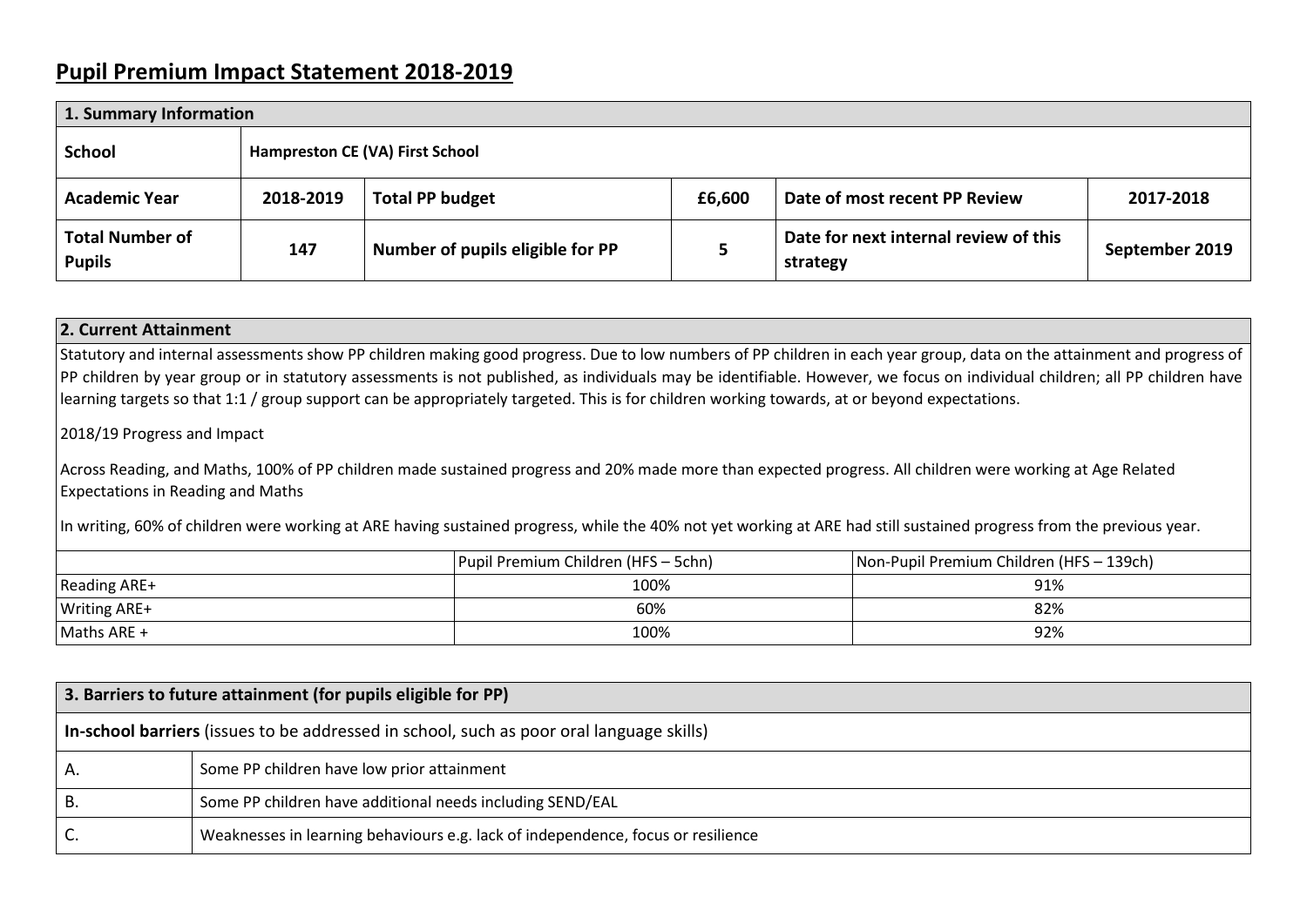| υ | Social and emotional problems affecting confidence and progress                                          |
|---|----------------------------------------------------------------------------------------------------------|
|   | <b>External barriers</b> (issues which also require action outside school, such as low attendance rates) |
|   | <b>Persistent Absence</b>                                                                                |

|           | 4. Desired outcomes (Desired outcomes and how they will be | <b>Success criteria</b>                                                                                 |  |  |
|-----------|------------------------------------------------------------|---------------------------------------------------------------------------------------------------------|--|--|
| measured) |                                                            |                                                                                                         |  |  |
|           | Sustained Progress in Reading, Writing and Maths with some | PP children, whatever their prior attainment, make at least expected progress, with some of those whose |  |  |
| AA.       | acceleration of children not yet working at ARE            | attainment is below age related expectations starting to catch up                                       |  |  |
| IB.       | Any additional needs are supported effectively             | Children with additional needs are supported through the school's SEND practice with recognition and    |  |  |
|           |                                                            | support for any additional factors that PP face.                                                        |  |  |
| IC.       | Improved learning behaviours                               | Improvement in the learning behaviours demonstrated by targeted PP children are evident - recognised    |  |  |
|           |                                                            | by children and staff alike                                                                             |  |  |
| D.        | Improved self-confidence and self-esteem                   | Children feeling more confident to participate fully in school life and take risks with their learning  |  |  |
|           |                                                            |                                                                                                         |  |  |
| IE.       | Increased attendance                                       | lAttendance issues diminished                                                                           |  |  |

| 5. Planned expenditure         |                                                                                                                                                |                                             |                           |            |                      |  |
|--------------------------------|------------------------------------------------------------------------------------------------------------------------------------------------|---------------------------------------------|---------------------------|------------|----------------------|--|
|                                | Academic year 2018/19                                                                                                                          |                                             |                           |            |                      |  |
|                                | The three headings below enable the school to demonstrate how they are using the Pupil Premium to improve classroom pedagogy, provide targeted |                                             |                           |            |                      |  |
|                                | support and support whole school strategies                                                                                                    |                                             |                           |            |                      |  |
| i. Quality of teaching for all |                                                                                                                                                |                                             |                           |            |                      |  |
| Desired outcome                | Chosen action/approach                                                                                                                         | What is the evidence and rationale for this | How will you ensure it is | Staff lead | When will you review |  |
|                                |                                                                                                                                                | choice?                                     | implemented well?         |            | implementation?      |  |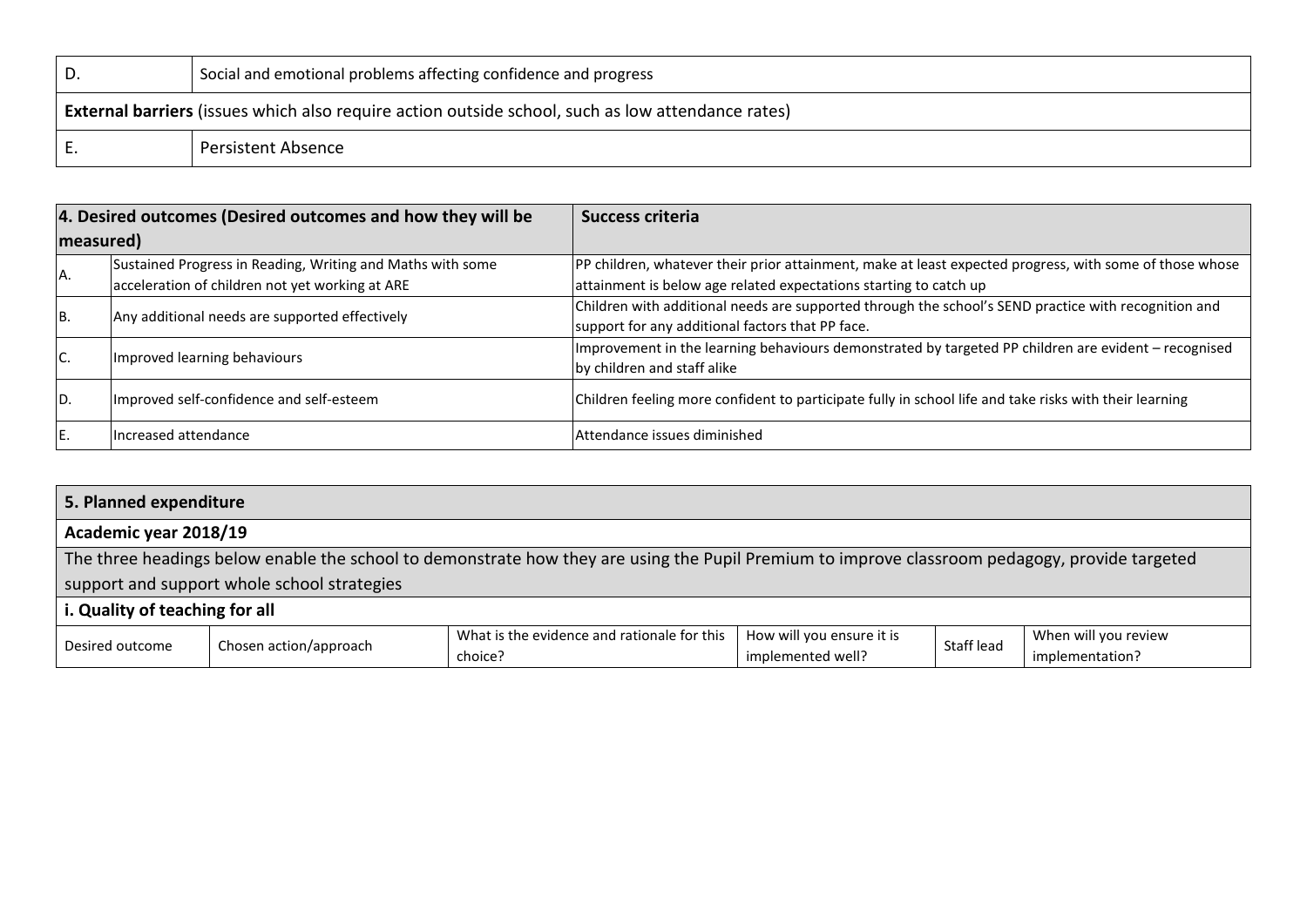| A. Sustained<br>Progress in Reading,<br>Writing and Maths<br>with some<br>acceleration of<br>children not yet<br>working at ARE | All staff continue to deliver maths<br>through 'Inspire Maths'.<br>Two staff involved with potential<br>research project, involving pre-<br>teaching of concepts and<br>vocabulary.<br>Ongoing focus on reading<br>Peer teaching observations | Maths results (2018) continue to be<br>encouraging, in light of adoption of<br>Singapore style maths scheme.<br>Literacy focus to address under -<br>attainment, including a focus on those<br>children working at greater depth in<br>reading. | Ongoing monitoring<br>programme              | RMc, HT                                       | Ongoing |
|---------------------------------------------------------------------------------------------------------------------------------|-----------------------------------------------------------------------------------------------------------------------------------------------------------------------------------------------------------------------------------------------|-------------------------------------------------------------------------------------------------------------------------------------------------------------------------------------------------------------------------------------------------|----------------------------------------------|-----------------------------------------------|---------|
| C. Improved learning<br>behaviours                                                                                              | Continue with house point system<br>and positive reinforcement to<br>promote positive learning<br>behaviours - resilience, focus etc.<br>Group responsibility can help<br>promote individual responsibility<br>for own learning and behaviour | Progress meetings have highlighted some<br>children for whom learning behaviours are<br>preventing progress e.g. children are easily<br>distracted, lack focus or confidence                                                                    | Ongoing monitoring of<br>learning behaviours | <b>SEN</b><br>specialist<br>support,<br>SENCo | Termly  |
|                                                                                                                                 |                                                                                                                                                                                                                                               |                                                                                                                                                                                                                                                 |                                              | <b>Total Budget Cost</b>                      | £500    |

| ii. Targeted support                                                                                                            |                                                                                                              |                                                        |                                                |                              |                                         |  |
|---------------------------------------------------------------------------------------------------------------------------------|--------------------------------------------------------------------------------------------------------------|--------------------------------------------------------|------------------------------------------------|------------------------------|-----------------------------------------|--|
| Desired outcome                                                                                                                 | Chosen action/approach                                                                                       | What is the evidence and rationale for this<br>choice? | How will you ensure it is<br>implemented well? | Staff lead                   | When will you review<br>implementation? |  |
| A. Sustained<br>Progress in<br>Reading, Writing<br>and Maths with<br>some acceleration<br>of children not yet<br>working at ARE | 1:1 / small group support with<br>specialist TA (additional to full time<br>TA support in every class)       | Boost progress with additional targeted<br>support     | Track ongoing progress of<br>children          | Head /<br>Assistant<br>Heads | Termly                                  |  |
| <b>B.</b> Additional needs<br>supported<br>effectively                                                                          | Specialist SEN teacher supports and<br>advises where appropriate. Close<br>collaboration with specialist TA. | Learning barriers faced by children                    | Track ongoing progress of<br>children          | Head /<br>Assistant<br>Heads | Termly under SEN Review Cycle           |  |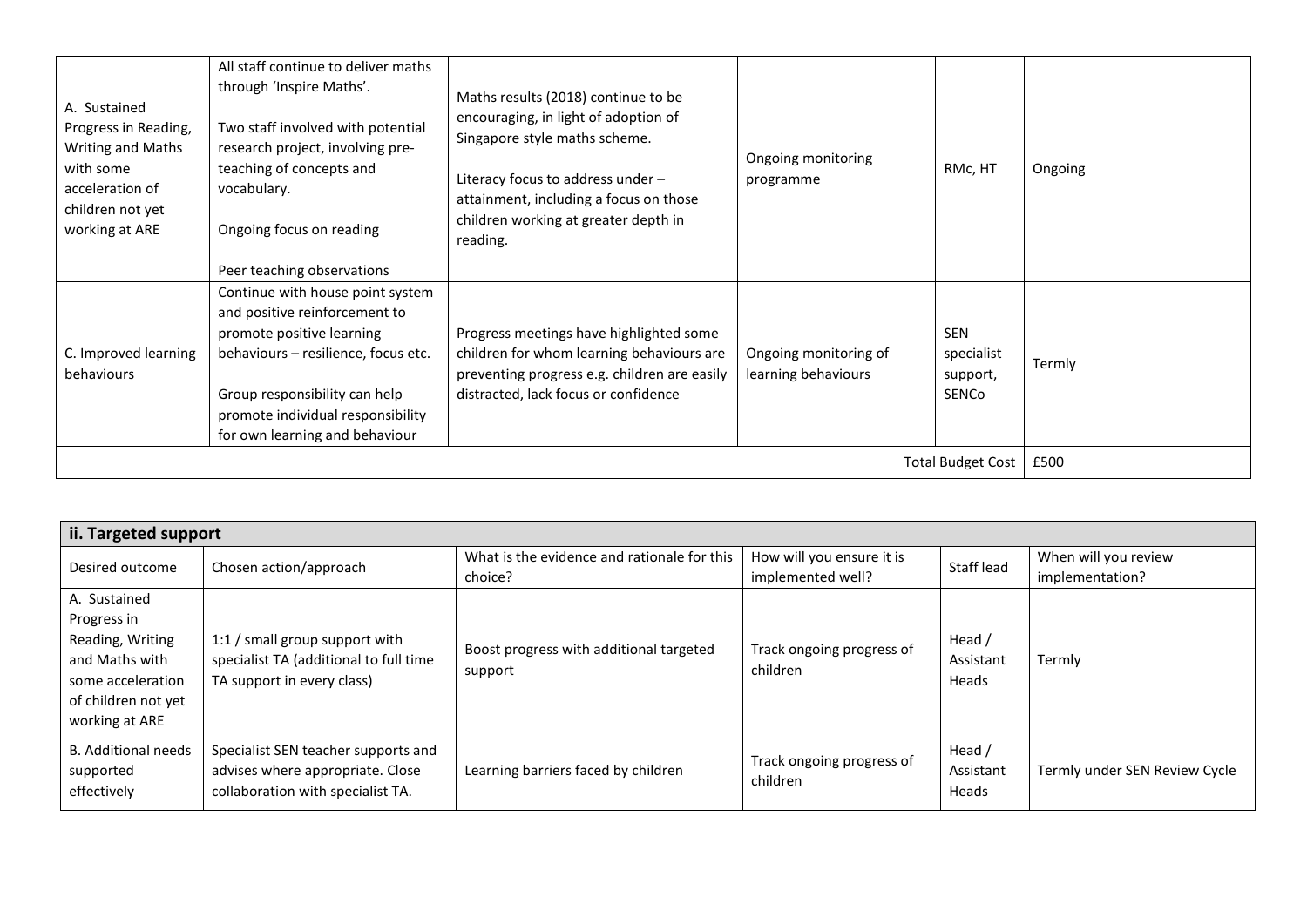| D. Improved self-<br>confidence and<br>self-esteem | Social skills sessions with small<br>groups and where appropriate<br>individuals<br>TA and staff CPD courses -<br>attachment, emotional support | Improve self-esteem and self-confidence | Track ongoing progress of<br>children | Head /<br>Assistant<br>Heads | Termly                           |
|----------------------------------------------------|-------------------------------------------------------------------------------------------------------------------------------------------------|-----------------------------------------|---------------------------------------|------------------------------|----------------------------------|
|                                                    |                                                                                                                                                 |                                         |                                       | <b>Total Budget Cost:</b>    | £8,200 (inc. from School Budget) |

| iii. Other approaches                                           |                                                                                                                                              |                                                                                         |                                                                |                           |                                         |  |
|-----------------------------------------------------------------|----------------------------------------------------------------------------------------------------------------------------------------------|-----------------------------------------------------------------------------------------|----------------------------------------------------------------|---------------------------|-----------------------------------------|--|
| Desired outcome                                                 | Chosen action/approach                                                                                                                       | What is the evidence and rationale for this<br>choice?                                  | How will you ensure it is<br>implemented well?                 | Staff lead                | When will you review<br>implementation? |  |
| D. Improved<br>confidence and<br>self-esteem<br>Uniform subsidy | Extra – curricular activities financed<br>(sport, dance, music etc)<br>Lunchtime sports clubs to boost self-<br>confidence and social skills | To promote confidence, resilience and<br>enjoyment of learning                          | Feedback from children<br>parents and where possible,<br>staff | <b>TW</b>                 | Half-termly                             |  |
| E. Attendance                                                   | Liaison with parents / carers to<br>encourage improved attendance<br>where appropriate                                                       | School attendance hovers around 95 -<br>96%, with some individual attendance<br>issues. | Monitor attendance                                             | <b>TW</b>                 | Termly attendance monitoring            |  |
|                                                                 |                                                                                                                                              |                                                                                         |                                                                | <b>Total Budget Cost:</b> | £500                                    |  |

| Funding Income      | £6.600                    |
|---------------------|---------------------------|
| <b>Budget Total</b> | £9,200 (£2,600 Overspend) |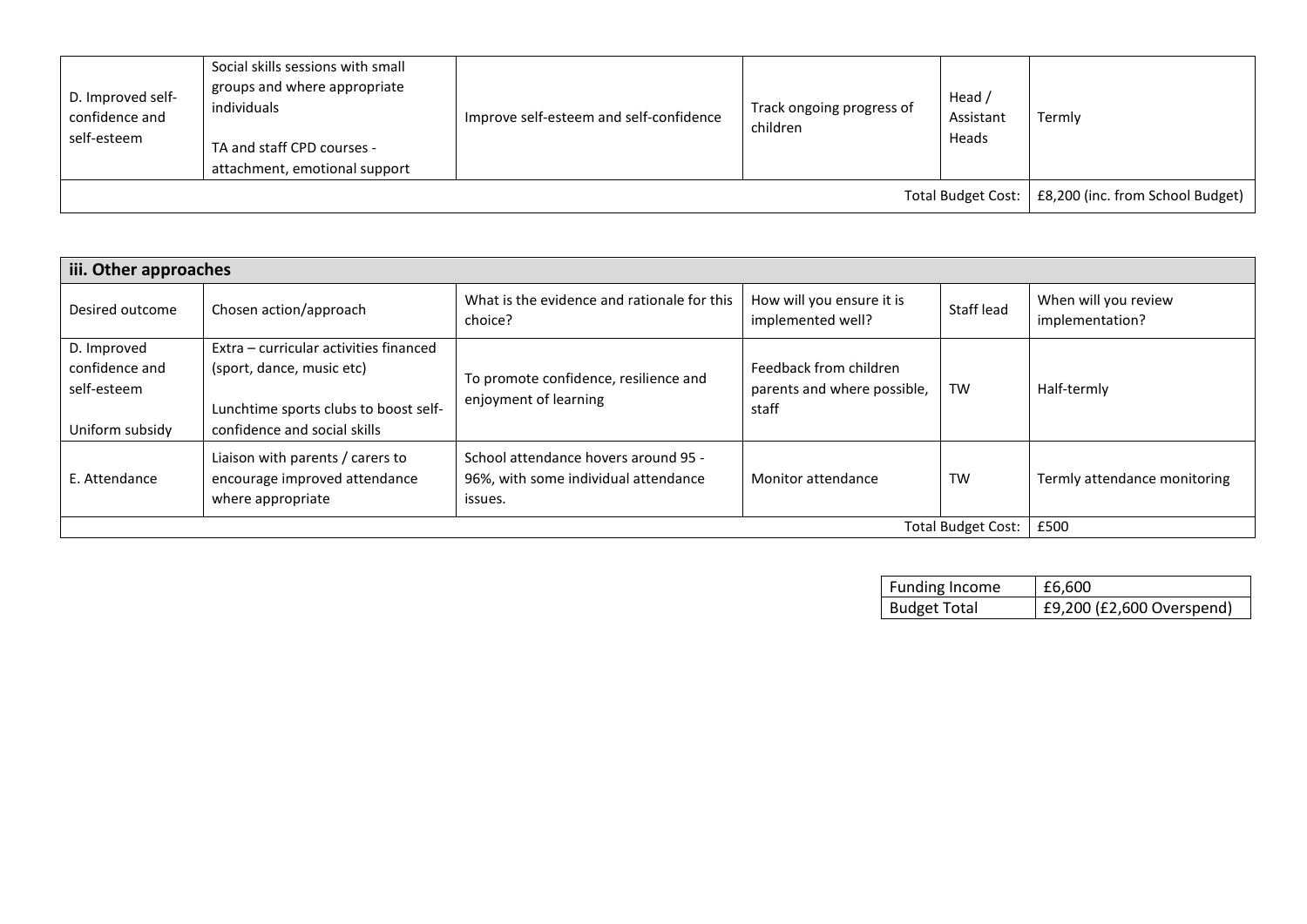| 6. Review of expenditure 2018/19                                                                                          |                                                                                                                                                                                                                                                     |                                                                                                                                                                                                                                                                                                                                                |                                                                                                                                                                                                                                                                                                |                                                                 |  |  |
|---------------------------------------------------------------------------------------------------------------------------|-----------------------------------------------------------------------------------------------------------------------------------------------------------------------------------------------------------------------------------------------------|------------------------------------------------------------------------------------------------------------------------------------------------------------------------------------------------------------------------------------------------------------------------------------------------------------------------------------------------|------------------------------------------------------------------------------------------------------------------------------------------------------------------------------------------------------------------------------------------------------------------------------------------------|-----------------------------------------------------------------|--|--|
| Desired outcome                                                                                                           | Chosen action/approach                                                                                                                                                                                                                              | Estimated impact: Did you meet the success<br>criteria? Include impact on pupils not eligible for<br>PP, if appropriate                                                                                                                                                                                                                        | Lessons learned (and whether you will<br>continue this approach)                                                                                                                                                                                                                               | Cost                                                            |  |  |
| i. Quality of teaching for all                                                                                            |                                                                                                                                                                                                                                                     |                                                                                                                                                                                                                                                                                                                                                |                                                                                                                                                                                                                                                                                                |                                                                 |  |  |
| A. Sustained Progress in<br>Reading, Writing and Maths<br>with some acceleration of<br>children not yet working at<br>ARE | All staff continue to deliver<br>maths through 'Inspire Maths'.<br>Two staff involved with<br>potential research project,<br>involving pre-teaching of<br>concepts and vocabulary.<br>Ongoing focus on reading<br>Peer teaching observations        | Maths scheme used successfully and all pupils<br>sustained ARE.<br>Pre-teaching delivered by Specialist TA and/or TA.<br>Children showed improved results in spelling tests<br>and reading comprehension. All children<br>sustained/achieved ARE in reading.<br>Reading Record challenge showed 4/5 children<br>increased frequency of reading | Maths was successful, but in-year review<br>led to transition for Power Maths for<br>2019/20<br>AHT undertaking reading challenge<br>including development of reading scheme<br>and linking to phonics stage. Additional<br>reading pedagogy to be developed                                   | £550 (additional<br>Inspire resources<br>funded from budget)    |  |  |
| C. Improved learning<br>behaviours                                                                                        | Continue with house point<br>system and positive<br>reinforcement to promote<br>positive learning behaviours -<br>resilience, focus etc.<br>Group responsibility can help<br>promote individual<br>responsibility for own learning<br>and behaviour | House point system continued and significant<br>engagement by pupils (School Council 2019).<br>House Captains role established<br>Specialist TA trained & delivered ELSA provision to<br>support learning for PP chn                                                                                                                           | SCARF principles to be adopted in<br>addition to use of MarvellousMe for<br>engagement and reinforcing values in<br>2019/20<br>House Captains worked successfully but<br>more work can be done to increase the<br>role. This is to be rotated half-termly to<br>allow more children to engage. |                                                                 |  |  |
| ii. Targeted support                                                                                                      |                                                                                                                                                                                                                                                     |                                                                                                                                                                                                                                                                                                                                                |                                                                                                                                                                                                                                                                                                |                                                                 |  |  |
| A. Sustained Progress in<br>Reading, Writing and Maths<br>with some acceleration of<br>children not yet working at<br>ARE | 1:1 / small group support with<br>specialist TA (additional to full<br>time TA support in every class)                                                                                                                                              | Specialist TA worked with PP pupils in addition to<br>other interventions, at least 2x30 mins each<br>week. Sustained progress in R/W/M.<br>Specialist TA trained & delivered ELSA provision to<br>support learning for PP chn                                                                                                                 | Specialist TA left school in July 2019 and<br>suitable replacement to be found.<br>Additional TA training to ensure all TA's<br>can deliver suitable intervention<br>Additional ELSA to be trained                                                                                             | Specialist TA £2505<br><b>ELSA Training &amp; Cover</b><br>£500 |  |  |